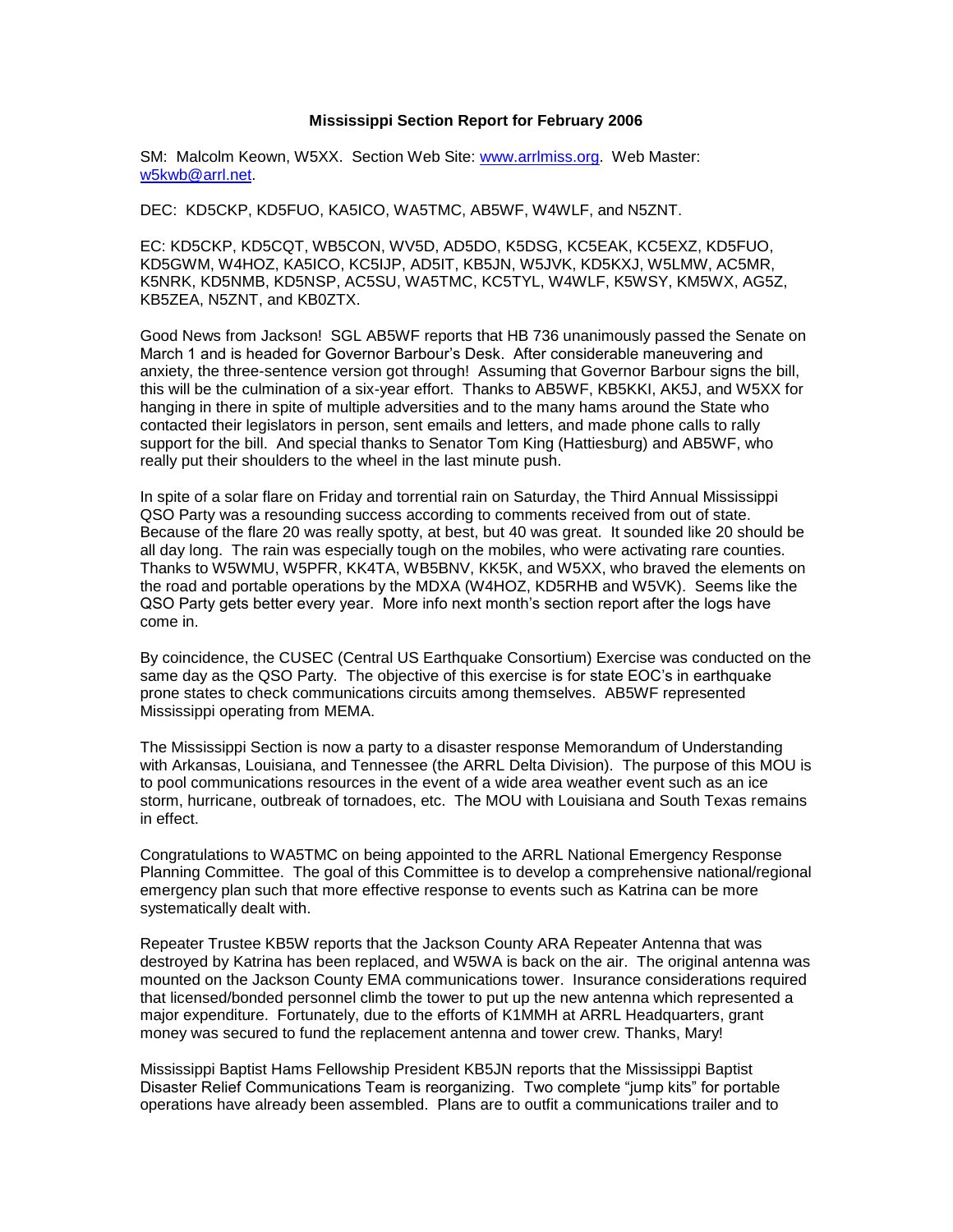offer a Technician Class in April at the Central Hills Baptist Assembly in conjunction with scheduled Church and Association Disaster Relief Training.

DEC/EC WA5TMC reports that Congressman Roger Wicker sat in on an emergency preparedness meeting at the Tippah EOC. Congressman Wicker was not only briefed on ham radio communications capabilities, but also heard high praise by the MEMA representative attending the meeting regarding our Katrina response. Congressman Wicker has been invited to Field Day.

Jackson ARC VEC Coordinator reports that the VE Team (AC5SU, AB5WF, KD5FUY) served 20 candidates at the VE Test Session conducted during the Jackson hamfest. The result was 7 new technicians, three upgrades to general, and two upgrades to extra. Ben says that all written elements were graded in one hour – a new record time.

The FCC held its second Independent Panel Meeting reviewing the impact of Hurricane Katrina on communications networks at the E-Center in Jackson on March 6-7. The Panel will also review the sufficiency and effectiveness of the recovery efforts with respect to the communications infrastructure. FCC Chairman Kevin Martin, Rep. Chip Pickering, and newly appointed FCC Commissioner Deborah Tate were in attendance for part of the meeting. The Panel will complete its work by mid June and report back to Chairman Martin. During the course of the discussion Ham Radio got many positive comments regarding our response to Katrina. Attending from out of state were Delta Division Director WD4Q and Alabama SM W4OZK. The hometown folks were AB5WF, N6OHR, K5GVR, and W5XX. W4OZK gave a presentation on ham radio operations from the Red Cross Staging Area in Montgomery.

Welcome to N5TBB as Public Information Coordinator for the Mississippi Section.

Lastly, Jackson Hamfest Chairman W5LEW reports that he inadvertently left off AC5SU and KD5FUY on the list of JARC Members (published last month in this Section Report), who put in long hours at the Hamfest. Sorry about that!

Regret to report the passing of K5IUG of Jackson, N5AXV of Natchez, and WY5X of Philadelphia. In addition, regret to report the passing of N1KB, Regulatory Specialist at ARRL Headquarters. John was a real friend to Mississippi and helped with many questions related to the interpretation of FCC Rules and Regulations

Club Newsletters/Reports: Hattiesburg ARC (AC5E), Jackson County ARA (KB5FHX), Tippah ARA (N5TBB), Vicksburg ARC (W5WAF), Olive Branch ARC (KB0ZTX).

OBS Report: W5KWB

OO Report: W4TUP, K5XQ

DEC/EC Report: WB5CON (Alcorn), KD5CQT (Jackson), KC5EAK (Pearl River), KD5GWM (Lauderdale/Clarke), W4HOZ (George), AC5SU (Metro Jackson), N5TBB (Benton), WA5TMC (Tippah), K5WSY (Tishomingo)

Net reports: sessions/QNI/QTC

MS Section Phone Net 28/2597/57 (K5NRK)

MS Section Traffic Net 28/107/6 (KB5W)

Magnolia Section Net 28/1229/4 (AD5J)